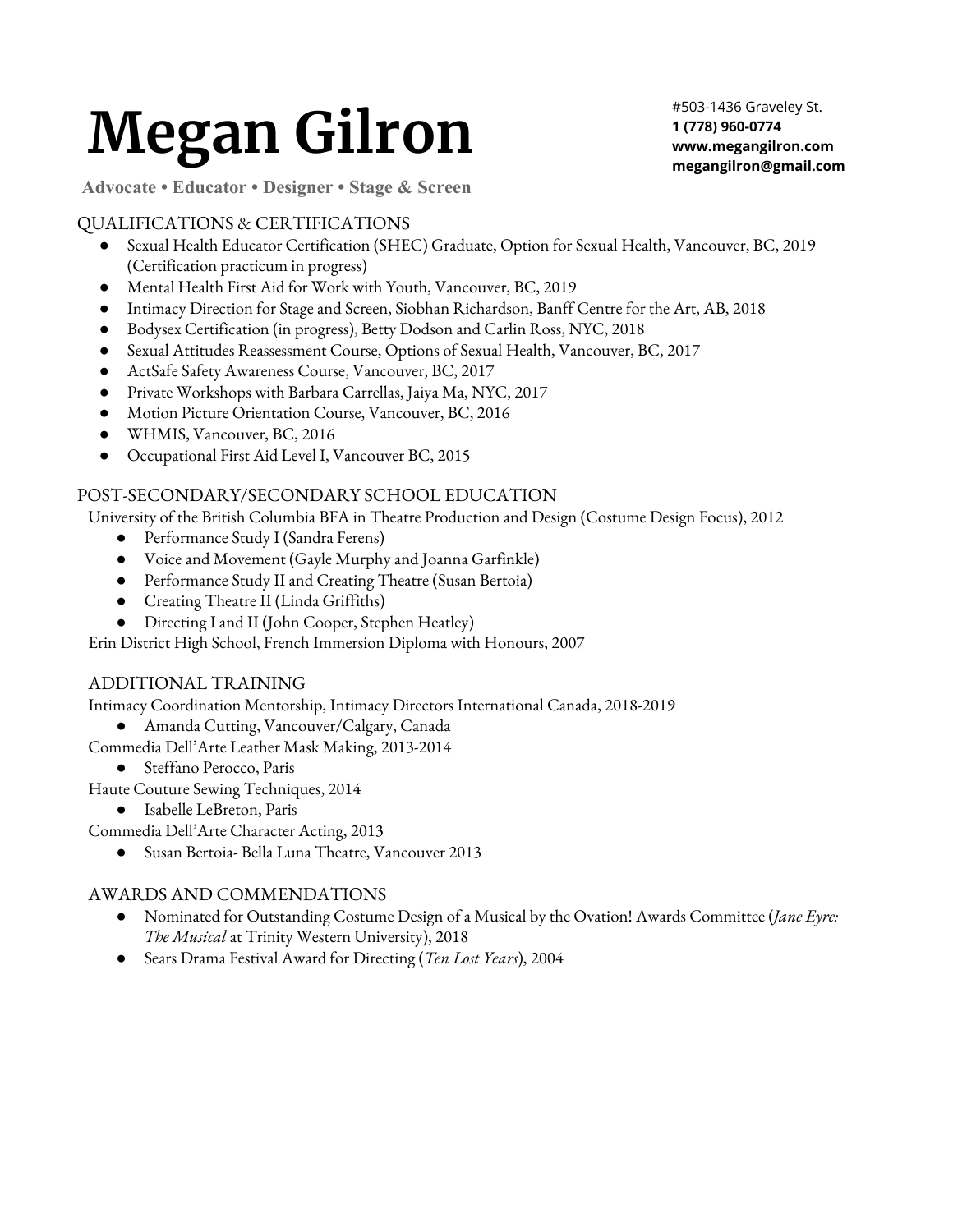# FILM/TELEVISION PRODUCTIONS

# $ROLE$  **PRODUCTION TYPE**

# *Ep. 4)*

| <b>ROLE</b>                        | <b>PRODUCTION</b>                    | <b>TYPE</b>      | PRODUCTION COMPANY DATES            |                     |
|------------------------------------|--------------------------------------|------------------|-------------------------------------|---------------------|
| Lead Intimacy Coordinator          | Freya                                | Indie Short      | Freya Films                         | January 11, 2020    |
| Intimacy Coordinator               | India Project (in-production)        | Web Series       | <b>Bohra Productions</b>            | Dec 5-15, 2019      |
| Intimacy Coordinator               | One of Us is Lying                   | <b>TV Pilot</b>  | GEP One Inc.                        | Nov 4-12, 2019      |
| Intimacy Coordinator               | The Good Doctor S3                   | <b>TV</b> Series | <b>ABC</b> Studios                  | Oct 30, 2019        |
| <b>Intimacy Coordinator Assist</b> | Firefly Lane                         | <b>TV</b> Series | FFL Productions Inc.                | Sept 19, 2019       |
| <b>Intimacy Consultant Assist</b>  | $A$ Teacher (S1 Ep. 1,2,3)           | <b>TV Series</b> | FX                                  | Aug 8, 2019         |
| <b>Intimacy Coordinator Assist</b> | Motherland: Fort Salem (S1<br>Ep. 4) | <b>TV</b> Series | Freeform Productions                | May 27-30, 2019     |
| <b>Intimacy Consultant</b>         | Feral                                | Short Film       | Atti Entertainment Inc.             | March 6, 2019       |
| Intimacy Coordinator               | Zero                                 | Short Film       | Studio 104 and TGK Films            | April 21, 2019      |
| Lead Prep Costumer                 | Project Blue Book                    | <b>TV</b> Series | History Channel                     | June-July 2019      |
| Lead Prep Costumer                 | Siren S2                             | TV Series        | Freeform Productions                | Aug 2018-Feb 2019   |
| Breakdown Artist/Customizer        | The Descendants 3                    | <b>TVMOW</b>     | Disney                              | May-July 2018       |
| <b>BG Prep/Set Costumer</b>        | Legends of Tomorrow S3               | <b>TV Series</b> | Warner Brothers                     | Aug 2017-March 2018 |
| Prep Costumer                      | Travelers Season 2                   | <b>TV</b> Series | Showcase/Netflix                    | May-July 2017       |
| Assistant Costume Designer         | Love Finds Its Way                   | <b>MOW</b>       | Lost and Found Productions Ltd.     | Feb-March 2017      |
| Wardrobe Set Supervisor            | Britney Ever After                   | <b>MOW</b>       | Lifetime                            | Sept-Oct 2016       |
| <b>BG</b> Costumer                 | Man In The High Castle               | <b>TV</b> Series | <b>Amazon Series</b>                | September 2016      |
| <b>BG</b> Costumer                 | Dirk Gently                          | TV Series        | <b>BBC</b> America/Netflix          | August 2016         |
| Lead Set Costumer                  | Irresistible Blueberry Farm          | <b>MOW</b>       | <b>Blueberries Productions</b>      | June-July 2016      |
| Buyer/Prep Costumer                | My Christmas Dream                   | <b>MOW</b>       | Perfect Road Productions Ltd.       | May 2016            |
| <b>BG</b> Costumer                 | Impastor                             | <b>TV</b> Series | <b>Impastor Productions</b>         | May 2016            |
| Designer/Set Costumer              | $Plan$ $B$                           | Pilot            | Top Dollar Sisters Productions Inc. | May 2013            |
| Designer/Set Costumer              | The Mayor's Cabinet                  | Short Feature    | UBC Dept. of Theatre and Film       | February 2013       |
| Designer/Set Costumer              | Insecurbia                           | Short Feature    | UBC Dept. of Theatre and Film       | January 2013        |
| Designer/Set Costumer              | Backward Fall                        | Short Feature    | UBC Dept. of Theatre and Film       | November 2012       |
| Designer/Set Costumer              | Feint                                | Short Feature    | UBC Dept. of Theatre and Film       | January 2012        |

# THEATRE PRODUCTIONS

# **ROLE PRODUCTION VENUE YEAR**

Costume Designer *The Comedy of Errors* Trinity Western University 2018 Costume Designer *Ruined* Dark Glass Theatre/Pacific Theatre 2018 Costume Designer *Jane Eyre: A Musical Drama* Trinity Western University 2017 Costume Consultant *A Vancouver School for Scandal* NOW! Theatre and Quimera Collective 2015 Set Assistant/Costume Head *Matilda, Phantom of the Opera, West Side Story* Beauville Arts Summer Program 2014 Set Designer *Capital, Alice!* Excavation Theatre 2014 Set and Costume Designer *Into the Fairytale Woods* American Children's Theatre of Paris 2013 Costume Builder *Head Over Heels* Caravan Farm Theatre 2013 Production Assistant *The Initiation Trilogy* Electric Theatre Company 2012 Assistant Stage Manager *A* Tomb with a View Genus Theatre/Up in the Air Theatre 2012 Director *Window Parade* Brave New Play Rites 2012 Costume Designer *Once On This Island* UBC Residence Musical 2012 Costume Designer *Two Merchants* UBC Theatre Department 2011 Stage Manager *Oh My God* Delinquent Theatre (YVR Fringe) 2011 Costume Designer *The Madwoman of Chaillot* UBC Theatre Department 2011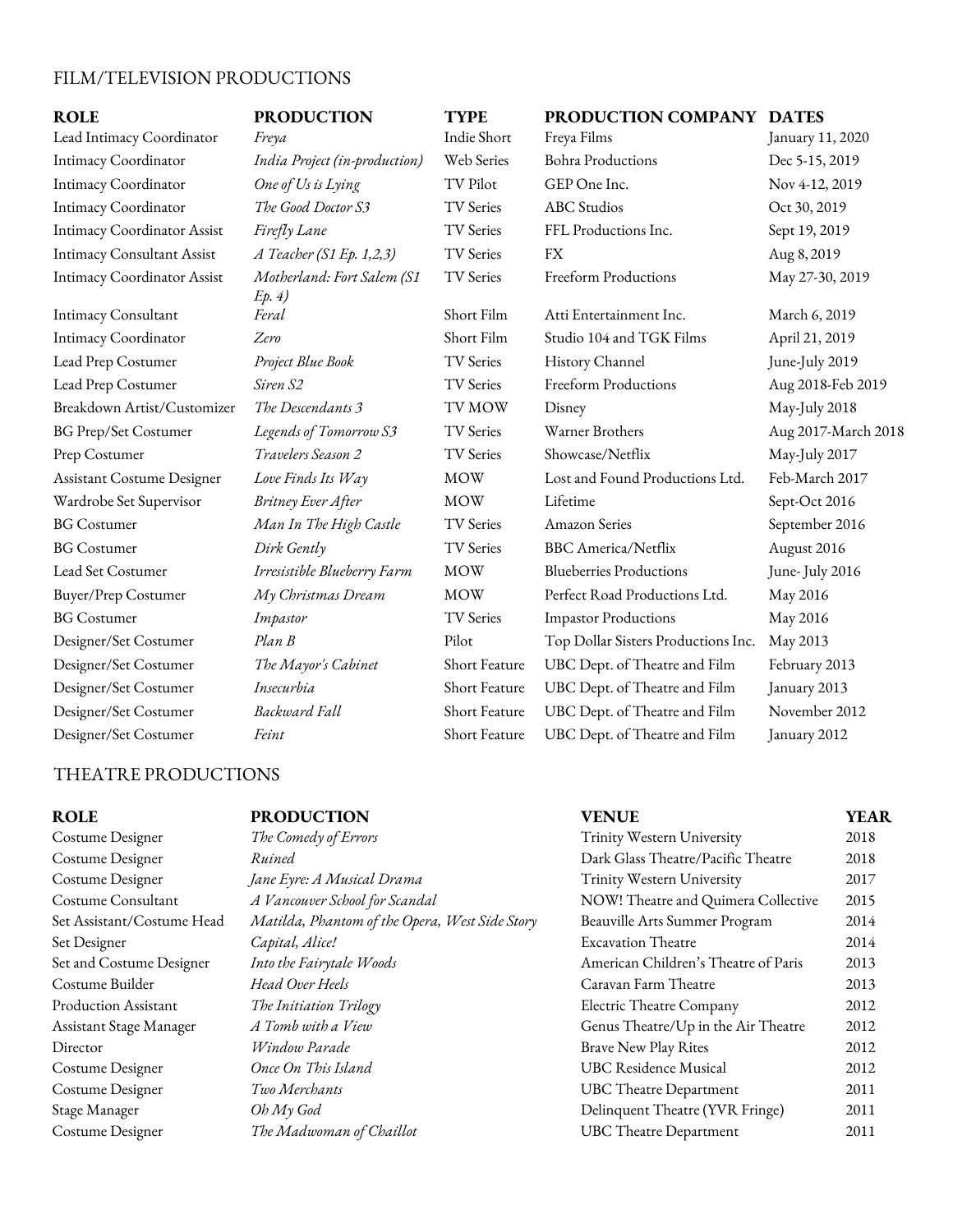| Mask Designer/Builder   | Romeo and Juliet | UBC Theatre Department            | 2010 |
|-------------------------|------------------|-----------------------------------|------|
| Assistant Stage Manager | Gormenghast      | UBC Theatre Department            | 2009 |
| Co-Director             | Spectre          | Spectral Theatre/UBC Players Club | 2009 |
| Assistant Stage Manager | The Tempest      | UBC Players Club                  | 2008 |
| Dresser                 | Old Goriot       | PuSH Festival/UBC Co-Production   | 2008 |
|                         |                  |                                   |      |

# THEATRE PERFORMANCE

| <b>ROLE</b>                  | <b>PRODUCTION</b>                            | <b>VENUE</b>                       | <b>YEAR</b> |
|------------------------------|----------------------------------------------|------------------------------------|-------------|
| Wilma Atkins                 | The Rimers of Eldrich                        | Fighting Chance Productions        | 2012        |
| Nurse/Aemilius               | Titus Andronicus                             | <b>Bare Bones Theatre</b>          | 2011        |
| Cinderella's Stepmother      | Into the Woods                               | UBC Residence Suite Style Musical  | 2010        |
| List Girl/They Beat The Girl | The Vagina Monologues                        | <b>UBC VDay Production</b>         | 2010        |
| Laura (Understudy: 4 shows)  | Teeth' N' Smiles                             | Titirangi Theatre (New Zealand)    | 2007        |
| Isabella                     | The Gypsy Woman                              | Erin District High School          | 2006        |
| Cinderella                   | Cinderella: A British Panto                  | Hillsburgh Community Theatre       | 2006        |
| Simeone                      | Joseph and the Amazing Technicolor Dreamcoat | Erin District High School          | 2005        |
| Juliet                       | Romeo and Juliet                             | First Light Theatre Summer Program | 2004        |
| Dancing Fairy                | A Midsummer Night's Dream                    | Erin District High School          | 2003        |
|                              |                                              |                                    |             |

# RELEVANT WORK EXPERIENCE

|                        | Sept 2015-present<br>Facilitator/Agent for Change                                                                                                                                                                                      | <b>Safeteen Violence Prevention Programs</b>                                                                                                                                                                                                                                                                                                   | Vancouver, BC    |
|------------------------|----------------------------------------------------------------------------------------------------------------------------------------------------------------------------------------------------------------------------------------|------------------------------------------------------------------------------------------------------------------------------------------------------------------------------------------------------------------------------------------------------------------------------------------------------------------------------------------------|------------------|
| $\bullet$<br>$\bullet$ |                                                                                                                                                                                                                                        | Facilitate groups of young women and girls in the empowerment and assertiveness training program founded by Anita Roberts.<br>Work with groups of 30 students between ages 14-16 about assertiveness, boundaries and consent as well as holding their power in<br>compromising interactions and protecting themselves in dangerous situations. |                  |
|                        | Oct 2013-April 2014:                                                                                                                                                                                                                   | C'efficace<br>English Conversation and Theatre Teacher<br>Plan dynamic lesson plans with games and activities to support an ESL learning environment<br>Provide stimulating theatre-style improve to support learning for children aged 10-16                                                                                                  | Paris, France    |
| $\bullet$              | Sept-Dec 2013:<br>Production Manager/ Designer<br>Design and facilitate the creation of set<br>Design and facilitate the creation of costumes<br>Assist in classes, Administrative duties<br>Backstage running of the final production | American Children's Theatre of Paris                                                                                                                                                                                                                                                                                                           | Paris, France    |
| $\bullet$              | Sept 2011-April 2012:<br>BC<br>Build costumes/props<br>Assist designers, builders, cutters and seamstresses<br>Coordinate rentals<br>Organize and categorize inventory                                                                 | <b>UBC</b> Theatre<br>Props and Costume Shop Work-study                                                                                                                                                                                                                                                                                        | Point Grey,      |
|                        | Jan-May 2011:<br>BC<br>Educate customers about products and proper uses                                                                                                                                                                | The Love Nest<br>Sexuality Educator/Peddler of Pleasure Products<br>Communicate with customers about safer sex practices                                                                                                                                                                                                                       | North Vancouver, |

- Extensive research on sex and sexuality during personal time to be a contact for sex education, physical and mental health resources
- Approachability and compassion are cornerstones of this position